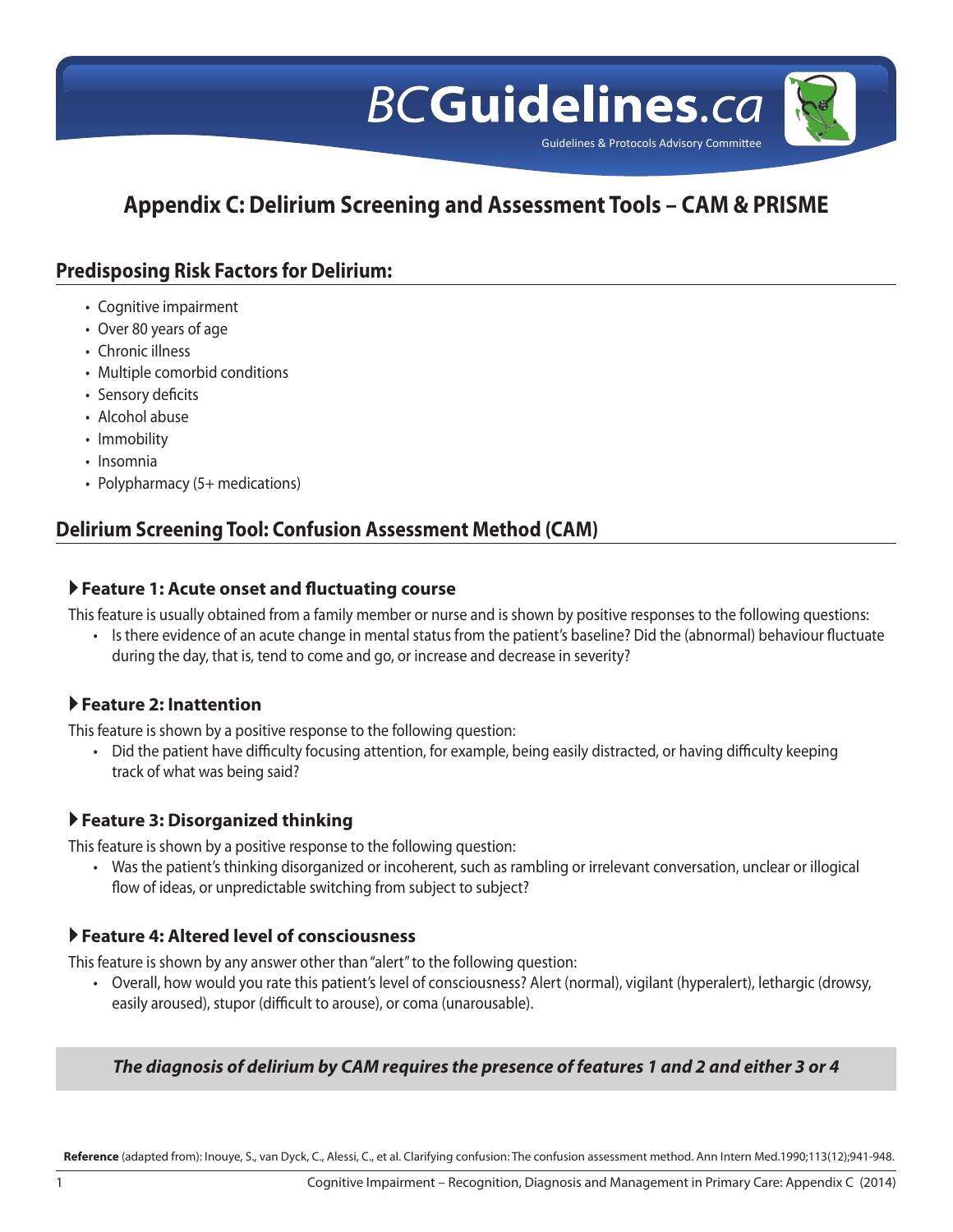PRISME is an acronym that can assist in identifying and relieving underlying factors that are modifiable and can contribute to the onset and perpetuation of delirium.

|   | <b>Assessment</b>                                                                                                                                                                     | <b>Interventions</b>                                                                                                                                                                                                                                          |
|---|---------------------------------------------------------------------------------------------------------------------------------------------------------------------------------------|---------------------------------------------------------------------------------------------------------------------------------------------------------------------------------------------------------------------------------------------------------------|
|   | Pain<br>• Regular pain assessment & monitoring<br>• Use consistent pain scale                                                                                                         | Pain<br>· Regular scheduled analgesia (not prn)<br>• Non-pharmacological support: turning, re-positioning<br>• Document effect of analgesia                                                                                                                   |
| P | <b>Poor nutrition</b><br>• Dehydration/ malnutrition<br>• V Albumin or protein levels<br>• Swallowing difficulties<br>· Electrolyte/ glucose imbalance<br>• Monitor weight            | <b>Poor nutrition</b><br>• Fluid intake at least 1500cc/24hrs<br>• Dietary consult<br>• Recent wt loss/ gain (> 10lbs in last year)<br>• Total protein < 64 g/L and Albumin level < 35 g/L<br>• Occupational therapy (OT) consult for swallowing difficulties |
| R | <b>Retention</b><br>• Determine continence ability; bowel pattern<br>• Assess for urinary retention<br>• Palpate abdomen for distention/impaction<br>• Evaluate fluid balance/ output | <b>Retention</b><br>• In/out catheterization if suspect retention<br>• Nurse continence advisor consult if in retention<br>• Regular toileting schedule (minimize use of incontinence pads)<br>• Initiate bowel protocol<br>• Ensure person is well hydrated  |
|   | <b>Restraints</b><br>• Explore alternatives to restraints whenever<br>possible to maximize functional status and<br>safety                                                            | <b>Restraints</b><br>• Minimize use of restraint: physical/ chemical<br>• Use only if patient is a danger to him/ herself or others<br>• Involve substitute decision maker around informed consent<br>• Engage multi-disciplinary team                        |
| ı | <b>Infection/Illness (new)</b><br>• Ongoing monitoring for urinary, chest, wound<br>infection                                                                                         | Infection/Illness (new)<br>• Monitor VS & O2 stats; compare to baseline (note as normal process of<br>aging, temperature may remain normal); AV BP, postural V BP<br>• Request appropriate diagnostic/lab tests (e.g. C7S, chest x-ray)                       |
|   | <b>Immobility</b><br>• Determine pre-morbid functional abilities                                                                                                                      | <b>Immobility</b><br>• Encourage mobility; implement fall prevention strategies<br>• OT/ Physiotherapy consult                                                                                                                                                |
| S | <b>Sleep</b><br>• Assess for altered sleep/ wake cycles<br>• Use a sleep pattern record                                                                                               | <b>Sleep</b><br>• Document changes in pattern - day/ night reversal<br>• Implement non-pharmacological sleep promotion measures<br>• Intersperse activities during the day with planned rest periods                                                          |
|   | Skin<br>• Assess for areas of skin breakdown<br>• Braden Scale                                                                                                                        | <b>Skin</b><br>• Pressure reducing mattress as indicated; turn q2h<br>• Refer to wound/ continence nurse if wound present                                                                                                                                     |
|   | <b>Sensory</b><br>• Assess for sensory deficits and aides used                                                                                                                        | <b>Sensory</b><br>• Ensure eyeglasses, hearing aids & dentures are working and used<br>• Use Pocket talker to assist with communication/assessments                                                                                                           |